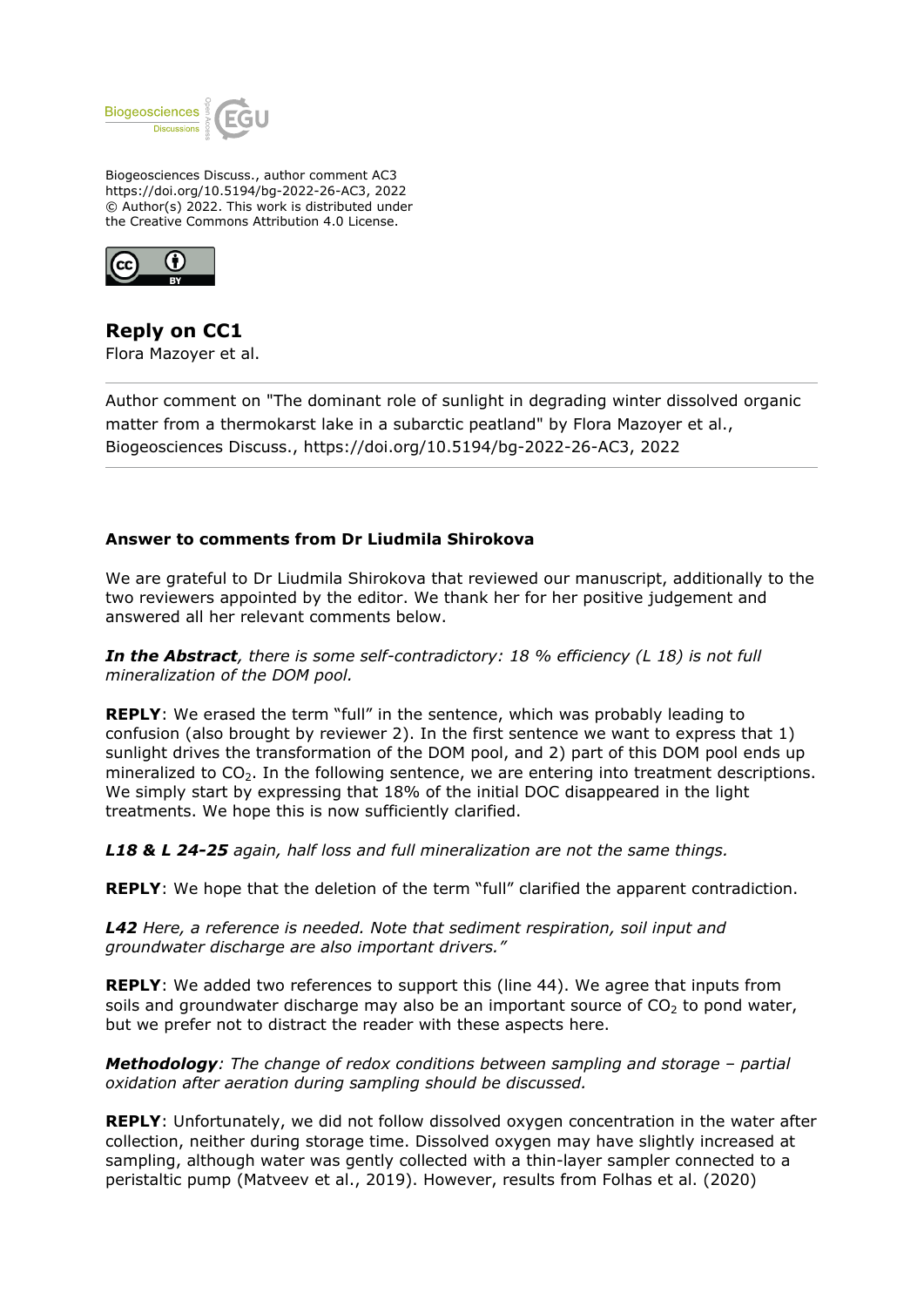suggest that the study lake (SAS2A) is particularly difficult to oxygenate: ice drilling in other lakes of the site caused oxygen concentration to increase in the surface layer to 20-25 mg  $L^{-1}$ , but it did not go above 3 mg  $L^{-1}$  in SAS2A. Also, since the container was full and kept closed in the cold chamber until the experiment started, we think storage conditions were similar to lake conditions in terms of anoxia. We added these arguments in the revised manuscript (lines 111-118).

*Table 1 Please add the pH value and specific conductivity.*

**REPLY**: Unfortunately, these variables were not measured during the experiment, only in situ.

*Detailed description of experimental setup is highly appreciated!*

**REPLY**: We thank you for this positive comment. We think these details are often missing.

*L132-133 The reason for this delay is not totally clear. Why this experiment was not run from 30 May to 18 June, given that the light conditions and temperature in summer are not the same as in early spring."*

**REPLY**: The reasons for the delay are totally logistical; time to plan and set up everything, along with coordination for other fieldwork. We added this precision in the revised manuscript (line 104). The ideal situation would have been to carry out the incubation directly in the field at ice melt to account for local irradiance and temperature, but we could not plan this way as the field station is remote, expensive to access and not equipped as down south. Although not ideal, this delayed experiment is what we have to offer, and we still believe it provides interesting insights on the susceptibility of winter DOM to photodegradation. We tried to take this into account afterwards by providing and comparing irradiance and temperature in the field. Yet, an advantage of carrying out the experiment close to the laboratory was to perform DOM analyses very quickly, allowing to capture fast-cycling DOM (which may be lost even in filtered samples kept for a few days/weeks).

*L145 A reference for UV-transparency of FEP bottles is needed.*

**REPLY**: Please see what we added in response to this point also raised by reviewer 1 and 2 (lines 157-159).

*L211-212 Unclear, what kind of data are discussed. Either make a part of this study or remove result of and reference to the unpublished work.*

**REPLY**: We have clarified the text relative to these added EEMs (lines 226-228). The added samples have no link with the experiment described in the article but were needed to increase the size of the dataset used to develop the PARAFAC model. They were only used for this.

*Results: Please present the changes in pH if any.*

**REPLY**: Unfortunately, we did not follow changes in pH, so we have no values to present.

*Discussion. The authors do not discuss any possibility of phototrophic bacteria production. The BP by leucine is good for assessment only heterotrophic bacteria."*

**REPLY**: We do not discuss this potential contribution by phototrophic bacteria because we checked the presence of picophytoplankton with the cytometer and we did not find any, even at the end of the incubation under sunlight. This is specified in the revised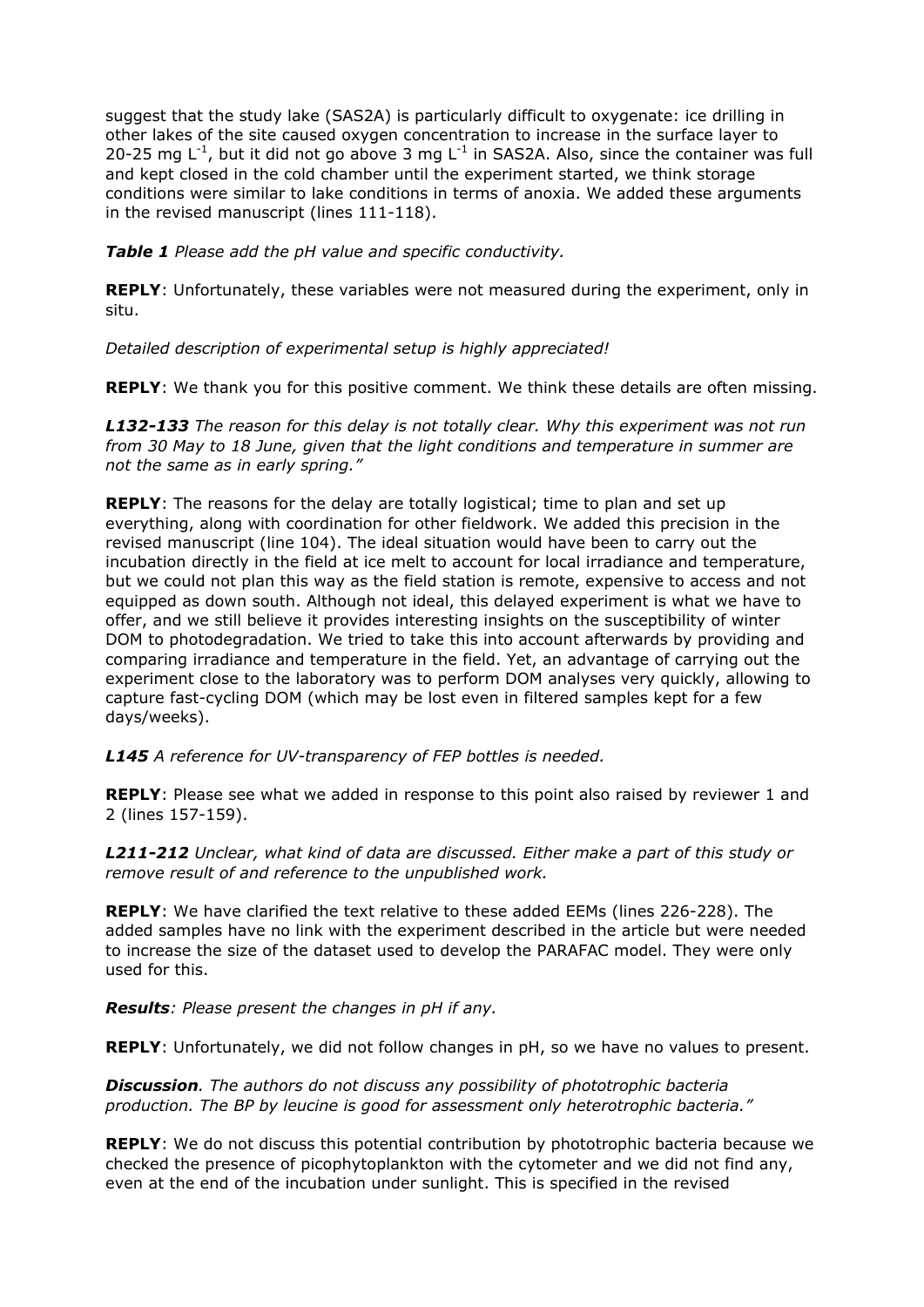manuscript (lines 250-252).

*L405-429 Was there any bacterial exometabolite production that could diminish overall DOC loss?"*

**REPLY**: This was not specifically measured, but it is certainly plausible that DOM was produced at the same time as it was consumed, as suggested by the rising concentrations of fluorophores (mainly observed in the dark). We added a sentence to acknowledge this (lines 563-565).

*L433-435 Rose Cory did not work with peatland lakes and rivers and thus irrelevant in this paragraph.*

**REPLY**: We removed this sentence as suggested.

*It is a bit surprising that a seminal paper on biodegradation is not cited in this manuscript. I can only guess that it is not an intentional action from the senior authors but simple negligence from their younger colleague. My advice for the young researcher would be to check the keywords for the articles in the journal before submitting a manuscript. (Vonk, J. E., Tank, S. E., Mann, P. J., Spencer, R. G. M., Treat, C. C., Striegl, R. G., Abbott, B. W., and Wickland, K. P.: Biodegradability of dissolved organic carbon in permafrost soils and aquatic systems: a meta-analysis, Biogeosciences, 12, 6915–6930, https://doi.org/10.5194/bg-12-6915-2015, 2015). In particular, Vonk et al here discusses the seasonal effects on DOC biodegradation.*

**REPLY**: Thanks for the suggestion. We have added this interesting paper in the discussion part about biodegradation (lines 511-515). However, note that this paper is mainly dealing with lotic ecosystems, which have obviously very different biogeochemical dynamics from lakes. Also, they do not have many data points in winter, but much more in spring when DOM pool in rivers is receiving strong inputs from snowmelt. By comparison, our experimental water was sampled at the early end of the winter, when there is no autotrophic production in the system and no inputs from the landscape.

*L 430-431 and L 443-444 are somehow inconsistent; may be tone down the statement in L 430-431 or be more specific about the season.*

**REPLY**: We agree and have adjusted the text to tone down this point (lines 451-4522 and 461-462).

*L451-454 May be provide the maximal range of this process*

**REPLY**: We added the ratio provided by Moran and Zepp (1997) in lines 471-472.

*L 489-490 The reference is interesting; however, without comparison of this duration with water residence time in specific reservoirs, it does not add anything useful. It absolutely does not matter if half of DOC is biodegraded over 2.5 years if water resides in a given pond or streams for less than a few days or weeks.*

**REPLY**: We agree, but this reference was rather added to illustrate the importance of timescales when considering DOM degradation experiments. We added a sentence to raise the importance of considering residence time (lines 517-518).

*L570 Unclear what is complex pattern of sunlight exposure.*

**REPLY**: We have adjusted the text to clarify this point (line 616). We replaced the expression "complex pattern of sunlight exposure" with "complex DOM pool containing